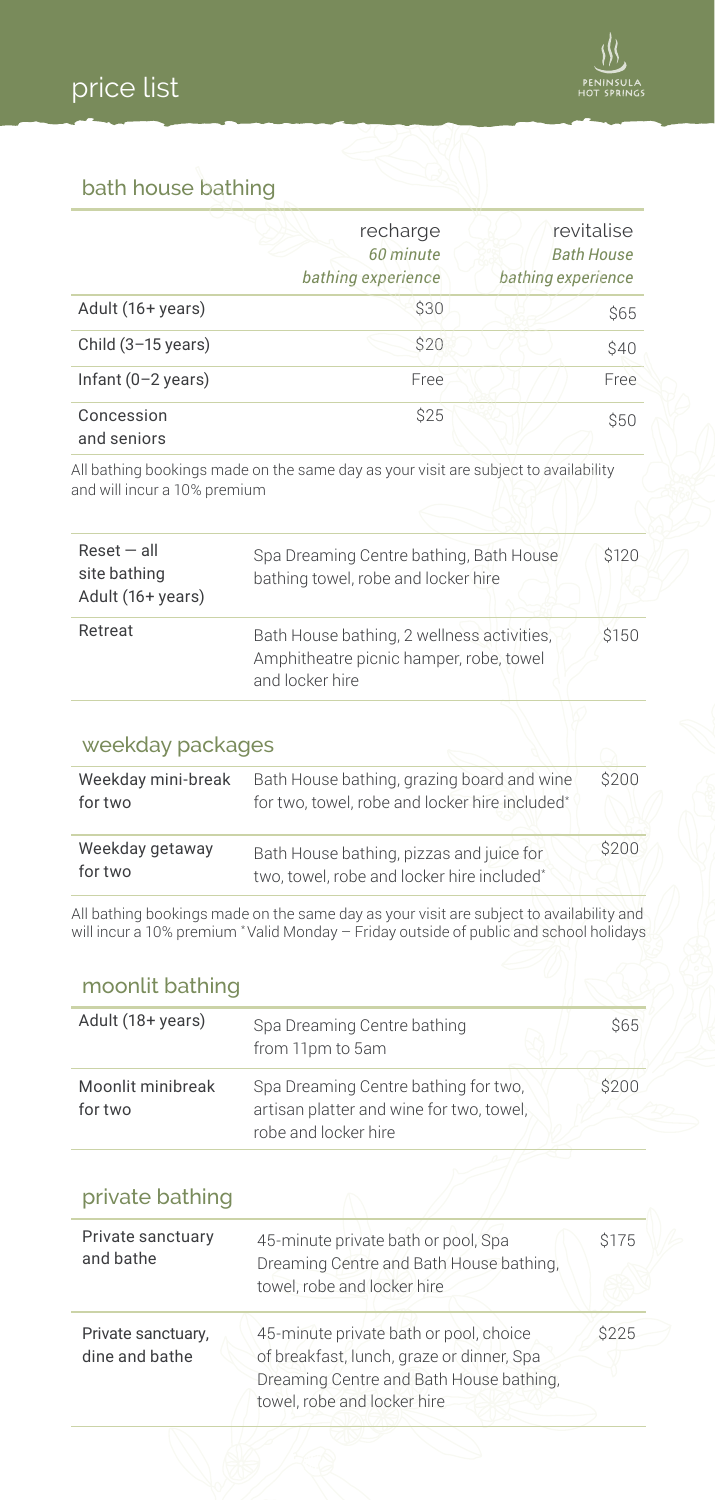

### relaxation spaces

Upgrade your Bath House bathing experience with your very own relaxation space.

|                   |                             | \$100 half day |
|-------------------|-----------------------------|----------------|
| Relaxation cabana | Recommended for 1-5 quests  | \$200 full day |
|                   |                             | \$150 half day |
| Relaxation dome   | Recommended for 4-15 quests | \$300 full day |

### dining packages

| Dine and bathe | Choice of breakfast, lunch, graze or dinner,<br>Spa Dreaming Centre and Bath House | \$150 |
|----------------|------------------------------------------------------------------------------------|-------|
|                | bathing, towel, robe and locker hire                                               |       |

| All spa packages include Spa Dreaming Centre and<br>spa packages<br>Bath House bathing, towel, robe and locker hire. |                                                                  |       |
|----------------------------------------------------------------------------------------------------------------------|------------------------------------------------------------------|-------|
| Unwind                                                                                                               | 60 minute treatment                                              | \$245 |
| Harmony                                                                                                              | 60 minute treatment and choice of breakfast.<br>lunch or dinner  | \$285 |
| Rejuvenate                                                                                                           | 90 minute treatment                                              | \$310 |
| Surrender                                                                                                            | 120 minute treatment                                             | \$385 |
| <b>Bliss</b>                                                                                                         | 180 minute treatment and choice of breakfast.<br>lunch or dinner | \$595 |

### glamping accommodation packages

| Glamping<br>for two                  | Overnight accommodation, all of site bathing,<br>breakfast, glamper exclusive Yoga and Fire and<br>ice wellness experiences                                                                        | from<br><b>S650</b> |  |
|--------------------------------------|----------------------------------------------------------------------------------------------------------------------------------------------------------------------------------------------------|---------------------|--|
| Glamping<br>and Dine<br>for two      | Overnight accommodation, all of site bathing,<br>breakfast, glamper exclusive yoga and Fire and<br>Ice wellness experience and a two course dinner                                                 | from<br>\$770       |  |
| Glamping,<br>Dine and<br>Spa for two | Overnight accommodation, all of site bathing,<br>breakfast, glamper exclusive yoga and Fire and<br>Ice wellness experience, a two-course dinner and<br>two 90 minute spa treatments of your choice | from<br>\$1260      |  |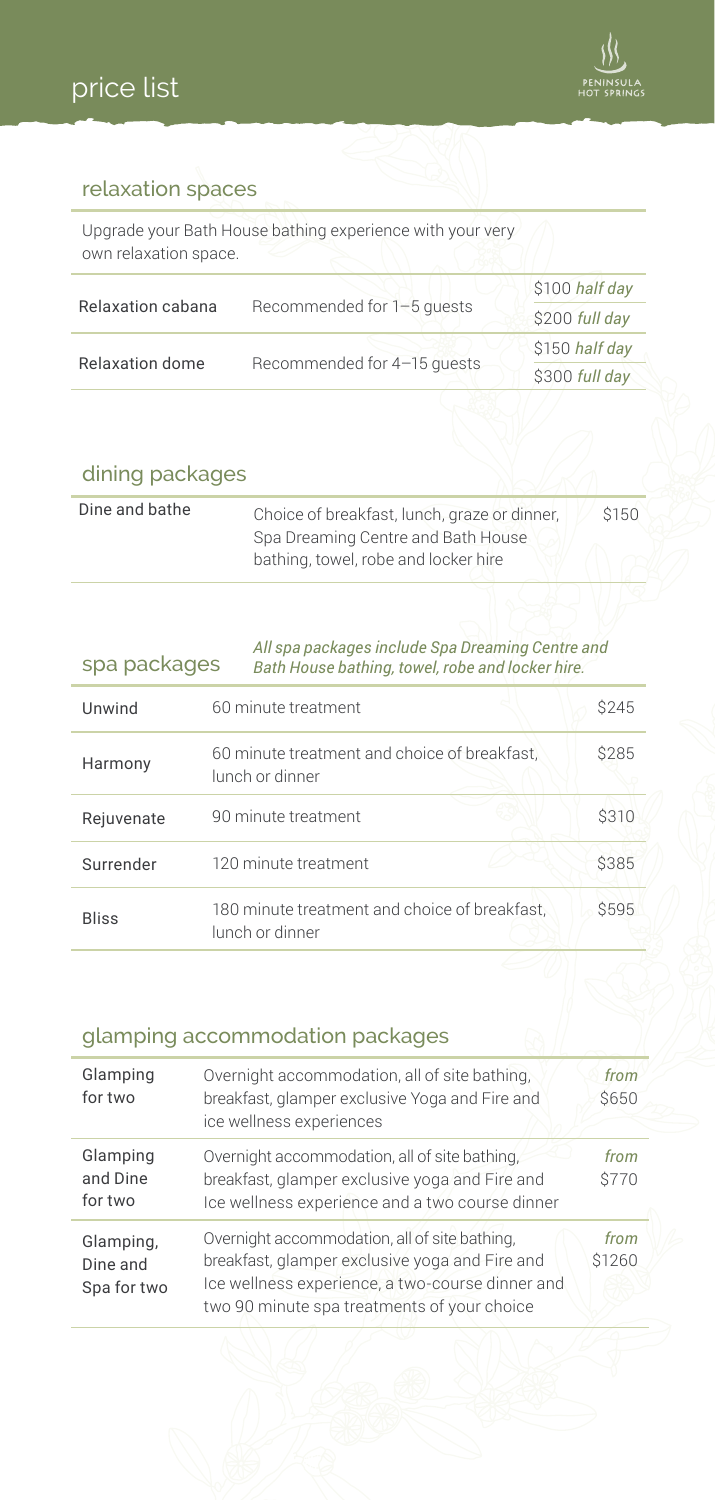# spa treatments



|                                                                                                                                                                                                                                                                                                                                                                                                                                                                 | 60        | mins mins mins mins | 90 120 180 |  |
|-----------------------------------------------------------------------------------------------------------------------------------------------------------------------------------------------------------------------------------------------------------------------------------------------------------------------------------------------------------------------------------------------------------------------------------------------------------------|-----------|---------------------|------------|--|
| massage                                                                                                                                                                                                                                                                                                                                                                                                                                                         |           |                     |            |  |
| peninsula vine - experience the essence of the<br>Mornington Peninsula with a relaxing massage<br>including a hydrating, antioxidant rich grape balm,<br>made from locally grown Shiraz grapes.                                                                                                                                                                                                                                                                 | $\sqrt{}$ |                     |            |  |
| relaxation - a tailored medium pressure massage<br>using calming oils from either Subtle Energies or<br>Synthesis Organics. A combination of relaxation<br>techniques will encourage complete calmness of the<br>mind and body.                                                                                                                                                                                                                                 | $\sqrt{}$ |                     |            |  |
| yinga - our unique signature massage is designed<br>to encourage a sense of wellbeing. A combination<br>of medium pressure relaxation techniques, focusing<br>on the back of the body to leave you feeling deeply<br>relaxed and rebalanced.                                                                                                                                                                                                                    |           | $\sqrt{}$           |            |  |
| dreamtime stone - take a sublime journey through<br>this special Synthesis Organics full body massage<br>featuring warm and cool Australian stones. Dreamt<br>up in collaboration with a Kurradji, Indigenous<br>Medicine man, we invite you to access a deep inner<br>listening, quiet still awareness and an understanding<br>of the beauty of nature in the way of Dadirri.                                                                                  |           | $\sqrt{}$           |            |  |
| massage and facial                                                                                                                                                                                                                                                                                                                                                                                                                                              |           |                     |            |  |
| $refresh - A nuturing aromatic back message and$<br>facial from Synthesis Organics. The massage uses<br>a blend of native Australian oils to enhance health<br>and emotional wellbeing. The replenishing organic<br>facial provides a clean and radiant complexion.                                                                                                                                                                                             | $\sqrt{}$ |                     |            |  |
| rebalance - take your relaxation to the next level<br>with Synthesis Organics. A 60 minute full body<br>massage followed by a replenishing 30 minute<br>organic facial.                                                                                                                                                                                                                                                                                         |           | $\sqrt{}$           |            |  |
| surrender - discover perfect balance with a 60<br>minute Synthesis Organics bio-active facial and<br>a 60 minute relaxation massage.                                                                                                                                                                                                                                                                                                                            |           |                     | $\sqrt{}$  |  |
| rejuvenate & restore - Drawing from Subtle<br>Energies award-winning holistic age defying range,<br>this full face and body therapy encompasses<br>stress relief and emotional balance, along with<br>potent rejuvenating ingredients, for dull and dry<br>skin. Specialised Subtle Energies therapeutic<br>oils and actives are also included in the full body<br>massage to further assist with anxiety and<br>hormonal imbalance, as well as muscle tension. |           |                     | $\sqrt{}$  |  |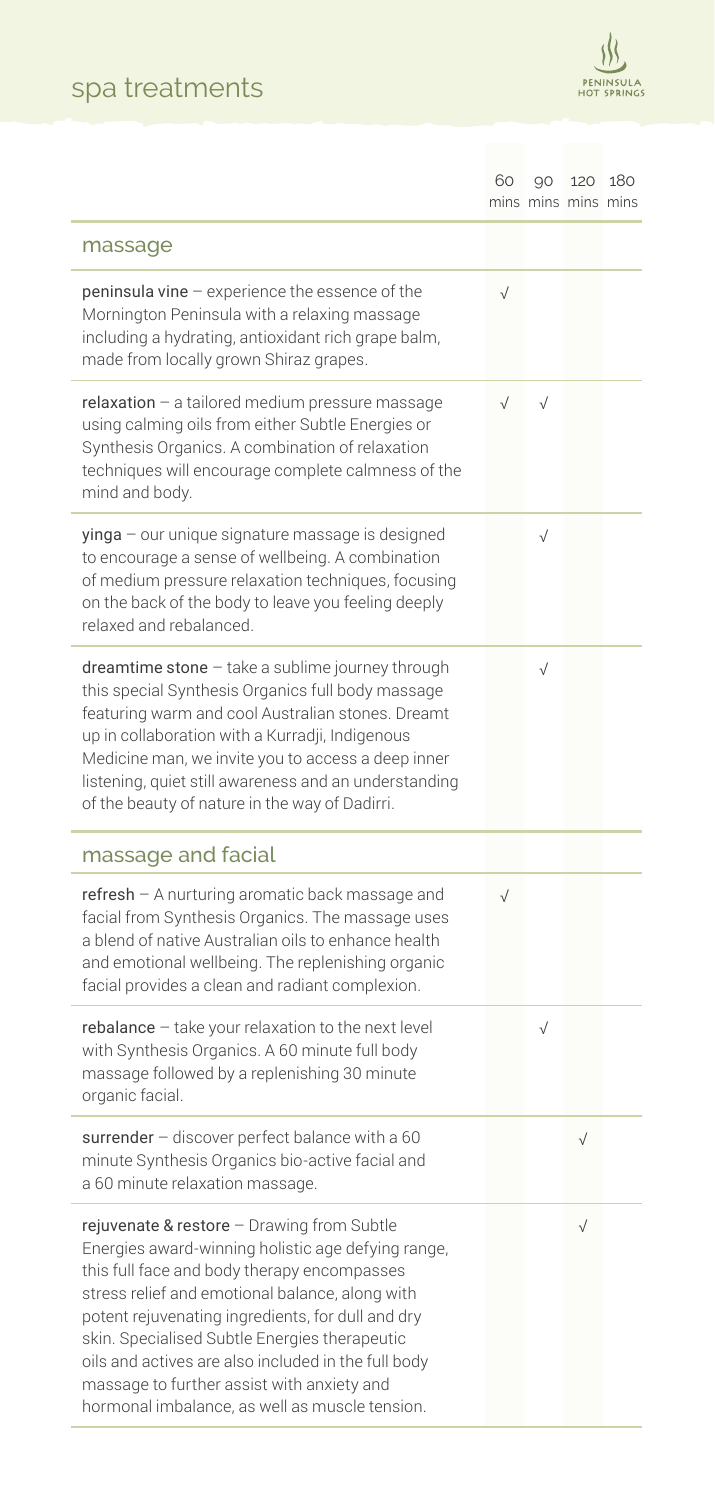# spa treatments



|                                                                                                                                                                                                                                                                                                                                                                                                                                                                                                 | 60        | 90<br>mins mins mins mins | 120 180 |  |
|-------------------------------------------------------------------------------------------------------------------------------------------------------------------------------------------------------------------------------------------------------------------------------------------------------------------------------------------------------------------------------------------------------------------------------------------------------------------------------------------------|-----------|---------------------------|---------|--|
| facial                                                                                                                                                                                                                                                                                                                                                                                                                                                                                          |           |                           |         |  |
| Synthesis Organics bio-active - personalised to<br>your skin, this 60 minute supernutrient organic facial<br>combines Australian essential oils, omegas and<br>antioxidant rich plant extracts and botanicals.                                                                                                                                                                                                                                                                                  | $\sqrt{}$ |                           |         |  |
| Subtle Energies Holistic Balance - this powerful<br>60 minute facial is customised to your skins needs<br>be it for hydrating balance or deeper detoxification.<br>It draws on potent active ingredients such as Wild<br>Tumeric and Kashmire Lavender.                                                                                                                                                                                                                                         | $\sqrt{}$ |                           |         |  |
| Subtle Energies Age Defying Radiance - this<br>customised unique anti-ageing facial harnesses the<br>potent blend of ancient cellular wisdom and modern<br>science. Includes a signature aromatic facial marma<br>massage to release muscle tension and anxiety.                                                                                                                                                                                                                                |           | $\sqrt{}$                 |         |  |
| body treatments                                                                                                                                                                                                                                                                                                                                                                                                                                                                                 |           |                           |         |  |
| botanical sea salt exfoliation - prepare your skin with<br>geothermal bathing and then rejuvenate with a unique<br>exfoliation blend of mineral rich Australian kelp, sea salt<br>and essential oils from Synthesis Organics, enhanced<br>with a relaxing native botanical facial.                                                                                                                                                                                                              | $\sqrt{}$ |                           |         |  |
| organic mineral mud wrap - begin with geothermal<br>bathing and a botanical sea salt exfoliation then be<br>cocooned in deeply cleansing Australian volcanic mud<br>with soothing botanicals and gently warming ginger<br>to boost circulation and oxygen flow. This treatment<br>from Synthesis Organics finishes with a relaxing scalp<br>massage, your skin will be left feeling soft and radiant.                                                                                           | $\sqrt{}$ |                           |         |  |
| rasayana detox body wrap - revitalise, tone and purify as<br>this active body therapy begins with a zesty exfoliation<br>of essential oils, including cinnamon powder and walnut<br>shells. Relax as an exquisite mineral rich clay infused<br>with powerful herbs of Spiked Ginger Lily, Spirulina<br>and Green Tea envelop your body providing the ultimate<br>detox. Experience full body hydration with a choice of<br>aromatic infused body butters, lotions or therapeutic<br>oil blends. |           | $\sqrt{}$                 |         |  |
| energising body buff - this rejuvenating light to<br>medium exfoliation of walnut shells, buffs away<br>dead skin cells, reducing the signs of cellulite, as<br>hot compresses are applied in between. Uplifting<br>aromatics of Tulasi, Wild Turmeric and Limbu<br>invigorate, ideal for jet lag and tired skin, followed by<br>a personalised full body hydration to compliment the<br>detoxification process.                                                                                | $\sqrt{}$ |                           |         |  |